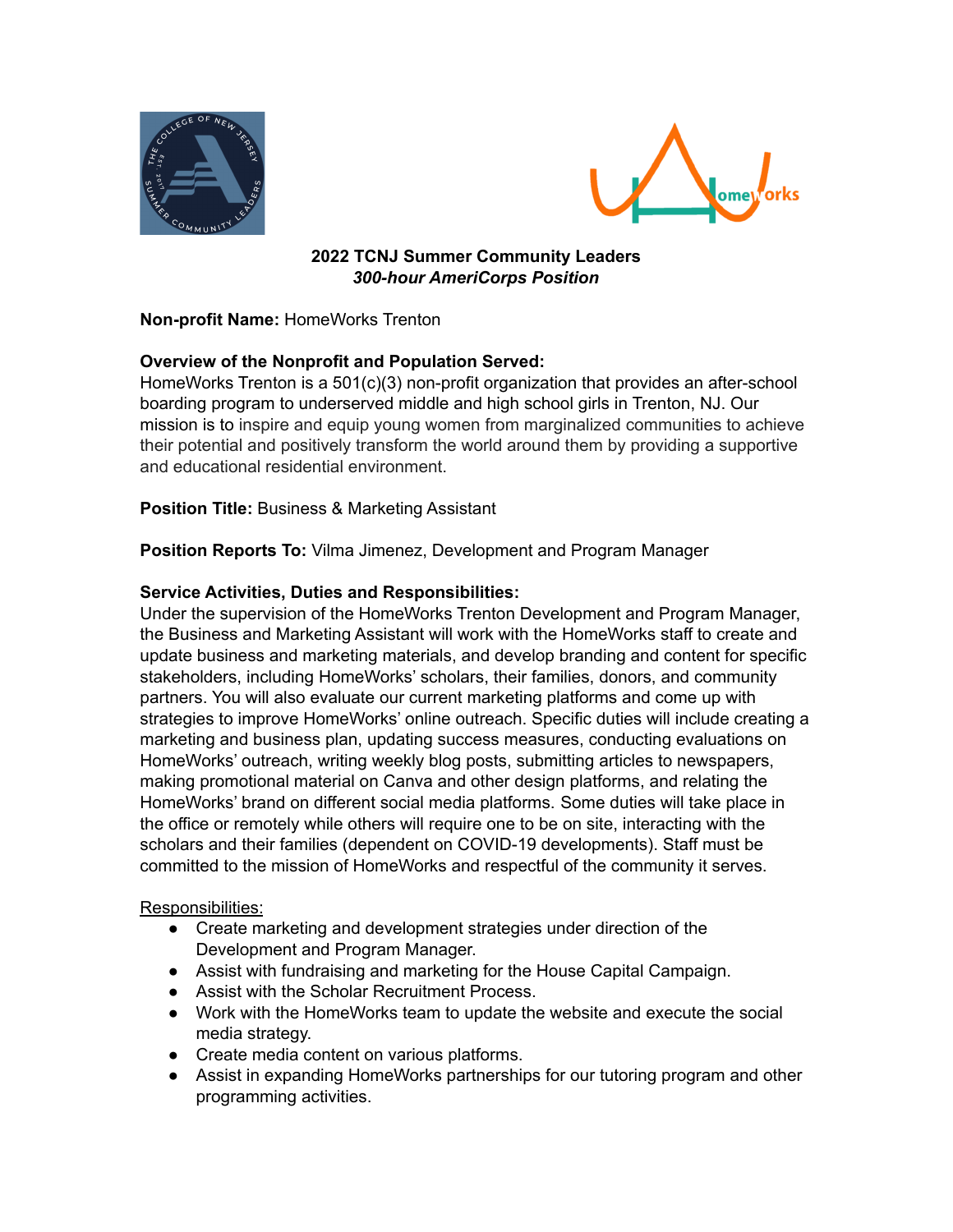● Assist in all aspects as needed to help HomeWorks achieve measurable success.

# **Primary Issue Area Addressed (please pick one):**

**Education** Food Security Economic Opportunity **Capacity Building** 

# **Preferred Qualifications and Experience:**

- Strong commitment to HomeWorks' mission, values and scholars.
- A Business/Marketing degree (attained or in progress) preferred, other majors welcomed.
- Knowledge of social media outreach across various platforms.
- Experience with marketing preferred.
- Be skilled at a variety of software: Canva, Microsoft Word, Excel and PowerPoint are required; knowledge of InDesign and Photoshop a plus.
- Professional, reliable, and honest.
- Demonstrate excellent verbal and written communication skills.
- Strong attention to detail with very good organizational and follow-through skills.
- Ability to be flexible and juggle multiple tasks.
- Ability to take initiative, ownership and accountability
- Ability to work independently as well as collaborate as part of a team.

### **Required Training:**

- Orientation prior to the start of the term of service
- On-boarding at service site
- Weekly training as determined by the staff of TCNJ SCL

### **Hours of Dedication:**

● The Business/Marketing Assistant is expected to serve at least 25-30 hours every week between 6/4/2022 - 8/12/2022 for a total of 300 hours.

### **Compensation:**

Stipend: \$3,600

Education Award: \$1,342.86; for MT only upon successful completion of the term of service

### **Benefits**

- Health and Dental Benefits (Serving in FT Capacity Only)
- Childcare Benefits (if eligible)
- Loan Forbearance and Interest Accrual Benefits (if eligible)
- Member Assistance Program (MAP)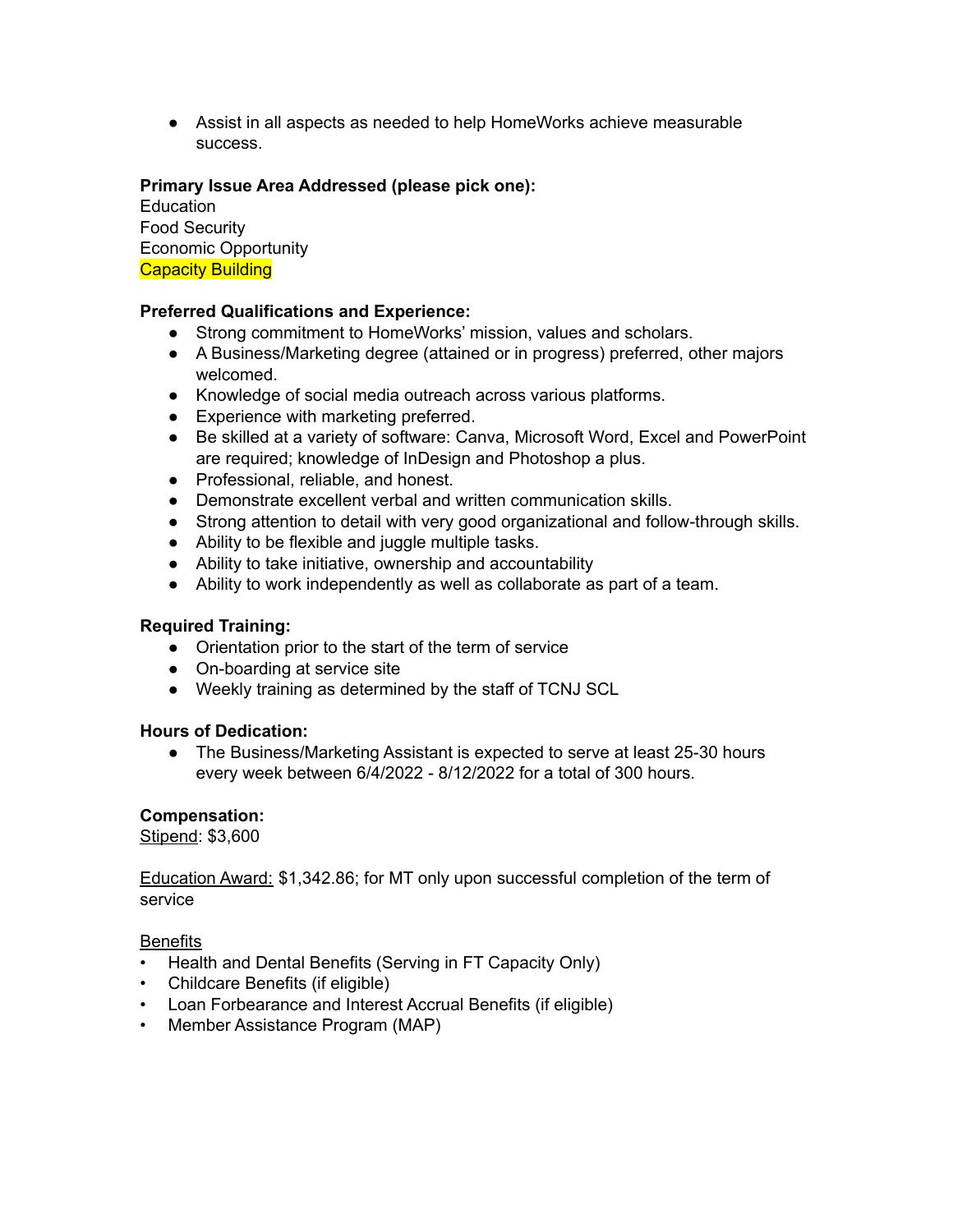# **Acknowledgements:**

*By signing this position description, the Member and the Site Supervisor or Campus Director acknowledge that the Member will not under any circumstances engage in any of the AmeriCorps Prohibited Activities listed below while charging time to the AmeriCorps program, accumulating service or training hours, or otherwise performing activities supported by the AmeriCorps program or the Corporation for National and Community Service.*

- *a. Attempting to influence legislation;*
- *b. Organizing or engaging in protests, petitions, boycotts, or strikes;*
- *c. Assisting, promoting, or deterring union organizing;*
- *d. Impairing existing contracts for services or collective bargaining agreements;*
- *e. Engaging in partisan political activities, or other activities designed to influence the outcome of an election to any public office;*
- *f. Participating in, or endorsing, events or activities that are likely to include advocacy for or against political parties, political platforms, political candidates, proposed legislation, or elected officials;*
- *g. Engaging in religious instruction, conducting worship services, providing instruction as part of a program that includes mandatory religious instruction or worship, constructing or operating facilities devoted to religious instruction or worship, maintaining facilities primarily or inherently devoted to religious instruction or worship, or engaging in any form of religious proselytization;*
- *h. Providing a direct benefit to i. A business organized for profit;*

*ii. A labor union;*

*iii. A partisan political organization;*

*iv. A nonprofit organization that fails to comply with the restrictions contained in section 501(c)(3) of the Internal Revenue Code of 1986 related to engaging in political activities or substantial amount of lobbying except that nothing in these provisions shall be construed to prevent participants from engaging in advocacy activities undertaken at their own initiative; and*

*v. An organization engaged in the religious activities described in g above, unless CNCS assistance is not used to support those religious activities.*

- *i. Conducting a voter registration drive or using CNCS funds to conduct a voter registration drive;*
- *j. Providing abortion services or referrals for receipt of such services; and*
- *k. Such other activities as CNCS may prohibit.*

*AmeriCorps members may not engage in the above activities directly or indirectly by recruiting, training, or managing others for the primary purpose of engaging in one of the activities listed above. Individuals may exercise their rights as private citizens and may participate in the activities listed above on their initiative, on non-AmeriCorps time, and using non-CNCS funds. Individuals should not wear the AmeriCorps logo while doing so.*

*By signing this position description, the Member, the Site Supervisor or Campus Director and New Jersey Bonner AmeriCorps Program Staff hereby acknowledge by their signatures that they have read, understand, and agree to the terms of this position description. By signing this position description, the Site Supervisor or Campus Director*